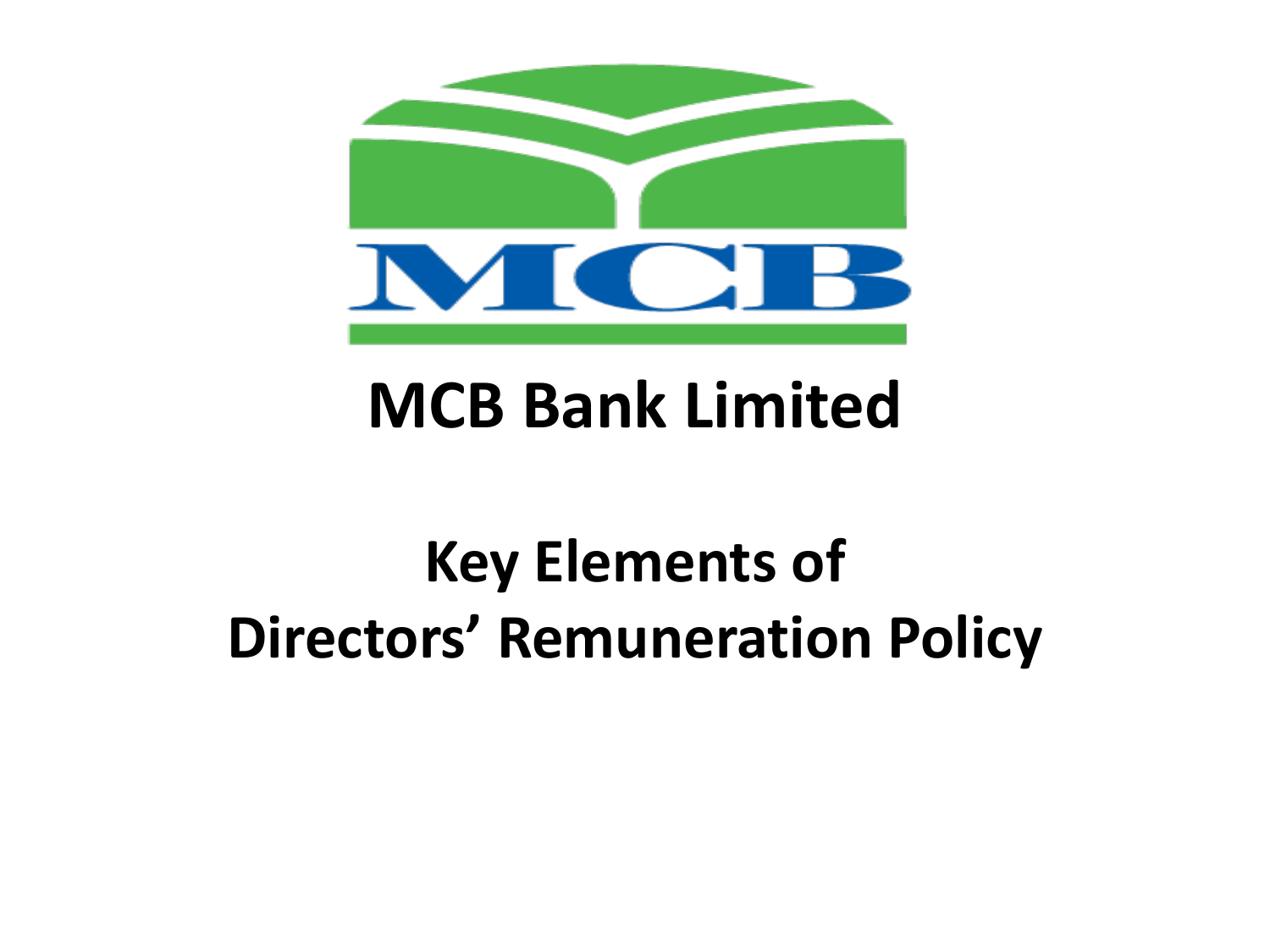## **Key Elements of Directors' Remuneration Policy**

- The Board's Human Resource & Remuneration Committee ("HR&RC") has formulated the Directors' Remuneration Policy (the "Policy") of MCB Bank Limited (the "Bank"). The Shareholders of the Bank have approved the Policy in their Annual General Meeting held on March 29, 2022, as recommended by the Board of Directors.
- The Policy has been prepared in accordance with the regulatory requirements.
- The Policy aims to set out the requirements and methodology for the determination of the scale of the remuneration to be paid, from time to time, to the Chairman and other Directors for attending the Board of Directors, Board Committees meetings and other allowable expenses.
- The Policy is applicable to Non-Executive/Independent Directors, Executive Director(s) and the Chairman of the Board of Directors.
- The Board, on the recommendation of HR&RC, shall approve the scale of remuneration to be paid to the Chairman and its other Members {excluding Executive Director(s)}, for attending Board and its Committees meetings.
- The Board may determine additional remuneration for a director including the Chairman of Board and Chairman of any Board's Sub-Committees of the Bank for performing extra services. However, such additional remuneration shall not exceed the limits as prescribed by the State Bank of Pakistan.
- The above mentioned remuneration shall also be approved by the Shareholders of the Bank, preferably on pre facto basis, in general meeting of the Bank.
- No remuneration shall be paid to the Executive Director(s) except for traveling, boarding, lodging and/or any other expenses incurred for attending Board and its Committees meetings.